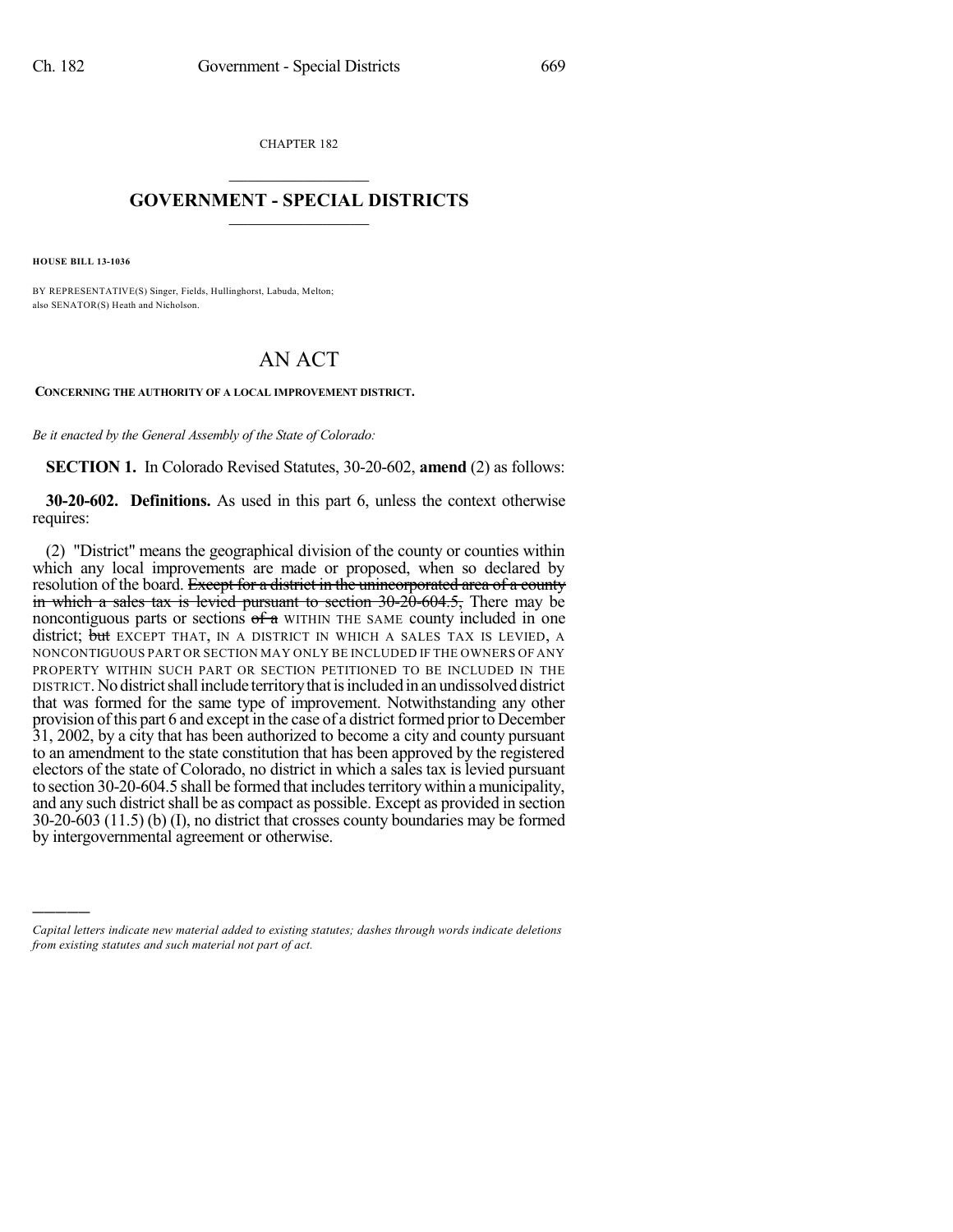**SECTION 2.** In Colorado Revised Statutes, 30-20-603, **amend** (1) (c); and **add** (2.5) as follows:

**30-20-603. Improvements and funding authorized - how instituted conditions.** (1)(c) If any improvement or transportation services authorized by this subsection (1) are funded by sales tax, the tax may also be used for the operation and maintenance of such improvement or services, and for the production and distribution of informational products and materials, AND FOR THE ORGANIZATION, PROMOTION, MARKETING, AND MANAGEMENT OF PUBLIC EVENTS.

(2.5) (a) THE BOUNDARIES OF ANY DISTRICT ORGANIZED UNDER THE PROVISIONS OF THIS PART 6 MAY BE CHANGED IN THE MANNER PRESCRIBED IN THIS SUBSECTION (2.5); EXCEPT THAT THE CHANGE OF BOUNDARIES OF THE DISTRICT SHALL NOT IMPAIR OR AFFECT THE DISTRICT'S ORGANIZATION OR RIGHTS IN OR TO PROPERTY OR ANY OF THE DISTRICT'S RIGHTS OR PRIVILEGES WHATSOEVER, NOR SHALL THE CHANGE AFFECT OR IMPAIR OR DISCHARGE ANY CONTRACT, OBLIGATION, LIEN, OR CHARGE FOR OR UPON WHICH THE DISTRICT MIGHT BE LIABLE OR CHARGEABLE HAD ANY SUCH CHANGE OF BOUNDARIES NOT BEEN MADE. THE OWNERS OF PROPERTY PROPOSED TO BE INCLUDED OR EXCLUDED MAY FILE A PETITION WITH THE BOARD, IN WRITING,REQUESTING THAT SUCH PROPERTY BE INCLUDED IN OR EXCLUDED FROM THE DISTRICT. THE PETITION SHALL DESCRIBE THE PROPERTY OWNED BY THE PETITIONERS AND SHALL BE VERIFIED. THE PETITION SHALL BE ACCOMPANIED BY A DEPOSIT OF MONEYS SUFFICIENT TO PAY ALLCOSTS OF THE INCLUSION OR EXCLUSION PROCEEDINGS. THE COUNTY CLERK AND RECORDER SHALL CAUSE NOTICE OF THE FILING OF SUCH PETITION TO BE GIVEN AND POSTED, WHICH NOTICE SHALL STATE THE FILING OF SUCH PETITION, THE NAMES OF THE PETITIONERS, DESCRIPTIONS OF THE PROPERTY SOUGHT TO BE INCLUDED OR EXCLUDED, AND THE REQUEST OF SAID PETITIONERS.

(b) THE NOTICE OF THE FILING OF A PETITION REQUIRED BY PARAGRAPH (a) OF THIS SUBSECTION (2.5)SHALL INFORM ALL PERSONS HAVING OBJECTIONS TO APPEAR AT THE TIME AND PLACE STATED IN SAID NOTICE AND SHOW CAUSE WHY THE PETITION SHOULD NOT BE GRANTED. THE BOARD, AT THE TIME AND PLACE MENTIONED IN THE NOTICE OR AT ANY TIME TO WHICH THE HEARING MAY BE ADJOURNED,SHALL PROCEED TO HEAR THE PETITION AND ALL OBJECTIONS THERETO THAT MAY BE PRESENTED BY ANY PERSON SHOWING CAUSE WHY SAID PETITION SHOULD NOT BE GRANTED. THE FAILURE OF ANY INTERESTED PERSON TO SHOW CAUSE SHALL BE DEEMED AS AN ASSENT ON THE PERSON'S PART TO THE INCLUSION OR EXCLUSION OF SUCH PROPERTY AS REQUESTED IN THE PETITION. IF THE CHANGE OF BOUNDARIES OF THE DISTRICT DOES NOT ADVERSELY AFFECT THE DISTRICT AND IF THE PETITION IS GRANTED, THE BOARD SHALL ADOPT A RESOLUTION CHANGING THE BOUNDARIES OF THE DISTRICT ACCORDINGLY AND RECORD A CERTIFIED COPY OF THE RESOLUTION WITH THE COUNTY CLERK AND RECORDER OF THE COUNTY IN WHICH THE PROPERTY IS LOCATED, AND THE PROPERTY IS THEREAFTER INCLUDED IN OR EXCLUDED FROM THE DISTRICT AS APPLICABLE.

(c) THE BOARD SHALL TAKE INTO CONSIDERATION AND MAKE A FINDING REGARDING ALL OF THE FOLLOWING FACTORS WHEN DETERMINING WHETHER TO GRANT OR DENY THE PETITION:

(I) THE BEST INTERESTS OF ALL OF THE FOLLOWING: